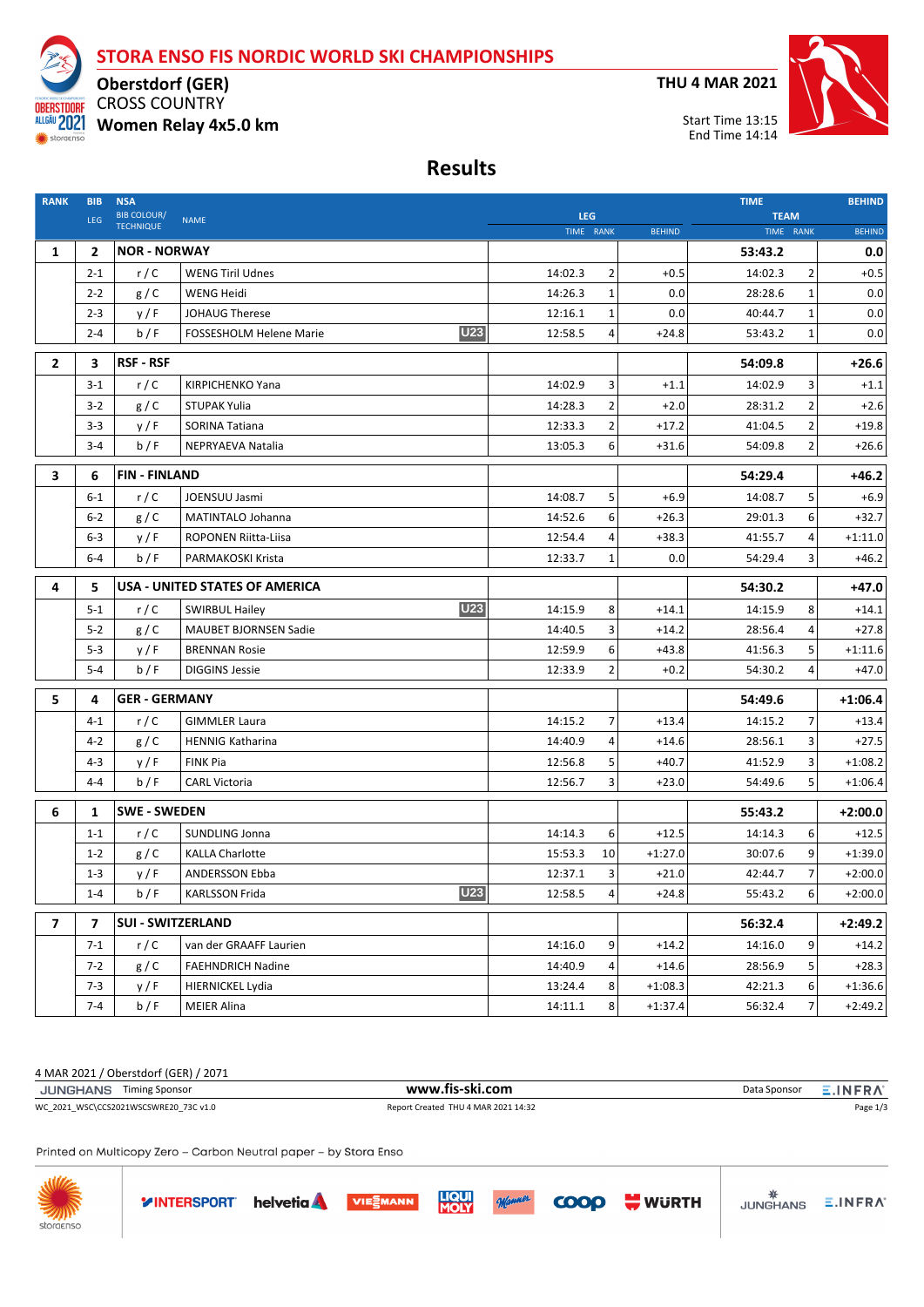**STORA ENSO FIS NORDIC WORLD SKI CHAMPIONSHIPS**

**THU 4 MAR 2021**



CROSS COUNTRY **Oberstdorf (GER) Women Relay 4x5.0 km**

**TNORE** ALLGÄU 2021 storgensch

**Results**

| <b>RANK</b> | <b>BIB</b><br><b>LEG</b> | <b>NSA</b><br><b>BIB COLOUR/</b> | <b>NAME</b>                          | <b>LEG</b> |                |               | <b>TIME</b> | <b>TEAM</b> |               |  |
|-------------|--------------------------|----------------------------------|--------------------------------------|------------|----------------|---------------|-------------|-------------|---------------|--|
|             |                          | <b>TECHNIQUE</b>                 |                                      |            | TIME RANK      | <b>BEHIND</b> | TIME RANK   |             | <b>BEHIND</b> |  |
| 8           | 8                        |                                  | <b>CZE - CZECH REPUBLIC</b>          |            |                |               | 56:47.5     |             | $+3:04.3$     |  |
|             | $8 - 1$                  | r/C                              | RAZYMOVA Katerina                    | 14:01.8    | 1              | 0.0           | 14:01.8     | 1           | 0.0           |  |
|             | $8 - 2$                  | g/C                              | NOVAKOVA Petra                       | 15:34.1    | 8              | $+1:07.8$     | 29:35.9     | 8           | $+1:07.3$     |  |
|             | $8-3$                    | y/F                              | JANATOVA Katerina                    | 13:26.1    | 9              | $+1:10.0$     | 43:02.0     | 9           | $+2:17.3$     |  |
|             | $8 - 4$                  | b/F                              | <b>HYNCICOVA Petra</b>               | 13:45.5    | $\overline{7}$ | $+1:11.8$     | 56:47.5     | 8           | $+3:04.3$     |  |
| 9           | 9                        | <b>CAN - CANADA</b>              |                                      |            |                |               | 57:25.3     |             | $+3:42.1$     |  |
|             | $9 - 1$                  | r/C                              | <b>STEWART-JONES Katherine</b>       | 14:08.2    | 4              | $+6.4$        | 14:08.2     | 4           | $+6.4$        |  |
|             | $9 - 2$                  | g/C                              | <b>BEATTY Dahria</b>                 | 15:22.6    | 7              | $+56.3$       | 29:30.8     | 7           | $+1:02.2$     |  |
|             | $9 - 3$                  | y/F                              | <b>BROWNE Cendrine</b>               | 13:14.5    | 7              | $+58.4$       | 42:45.3     | 8           | $+2:00.6$     |  |
|             | $9 - 4$                  | b/F                              | <b>LECLAIR Laura</b>                 | 14:40.0    | 10             | $+2:06.3$     | 57:25.3     | 9           | $+3:42.1$     |  |
| 10          | 11                       | <b>JPN - JAPAN</b>               |                                      |            |                |               | 59:13.2     |             | +5:30.0       |  |
|             | $11 - 1$                 | r/C                              | <b>TSUCHIYA Masae</b>                | 15:21.3    | 10             | $+1:19.5$     | 15:21.3     | 10          | $+1:19.5$     |  |
|             | $11-2$                   | g/C                              | <b>ISHIDA Masako</b>                 | 15:35.9    | 9              | $+1:09.6$     | 30:57.2     | 10          | $+2:28.6$     |  |
|             | $11-3$                   | y/F                              | <b>KODAMA Miki</b>                   | 13:55.1    | 11             | $+1:39.0$     | 44:52.3     | 10          | $+4:07.6$     |  |
|             | $11 - 4$                 | b/F                              | <b>U23</b><br>YOKOHAMA Shiori        | 14:20.9    | 9              | $+1:47.2$     | 59:13.2     | 10          | $+5:30.0$     |  |
| 11          | 12                       | <b>KAZ - KAZAKHSTAN</b>          |                                      |            |                |               | <b>LAP</b>  |             |               |  |
|             | $12 - 1$                 | r/C                              | RYAZHKO Darya                        | 16:10.3    | 14             | $+2:08.5$     | 16:10.3     | 14          | $+2:08.5$     |  |
|             | $12 - 2$                 | g/C                              | <b>BYKOVA Irina</b>                  | 16:37.2    | 12             | $+2:10.9$     | 32:47.5     | 12          | $+4:18.9$     |  |
|             | $12 - 3$                 | y/F                              | <b>TYULENEVA Valeriya</b>            | 13:53.1    | 10             | $+1:37.0$     | 46:40.6     | 11          | $+5:55.9$     |  |
|             | $12 - 4$                 | b/F                              | MANDRIKA Olga                        |            | 12             |               |             | 11          |               |  |
| 12          | 10                       | <b>POL - POLAND</b>              |                                      |            |                |               | <b>LAP</b>  |             |               |  |
|             | $10-1$                   | r/C                              | <b>U23</b><br>SKINDER Monika         | 16:07.4    | 13             | $+2:05.6$     | 16:07.4     | 13          | $+2:05.6$     |  |
|             | $10-2$                   | g/C                              | <b>U23</b><br>MARCISZ Izabela        | 16:13.4    | 11             | $+1:47.1$     | 32:20.8     | 11          | $+3:52.2$     |  |
|             | $10-3$                   | y/F                              | <b>U23</b><br><b>KALETA Karolina</b> |            |                |               |             |             |               |  |
|             | $10 - 4$                 | b/F                              | <b>U23</b><br>KUKUCZKA Karolina      |            | 11             |               |             | 12          |               |  |
| 13          | 13                       | <b>UKR - UKRAINE</b>             |                                      |            |                |               | <b>LAP</b>  |             |               |  |
|             | $13 - 1$                 | r/C                              | <b>U23</b><br><b>KROL Yuliia</b>     | 15:59.4    | 12             | $+1:57.6$     | 15:59.4     | 12          | $+1:57.6$     |  |
|             | $13-2$                   | g/C                              | KAMINSKA Valentyna                   | 17:14.5    | 13             | $+2:48.2$     | 33:13.9     | 13          | $+4:45.3$     |  |
|             | $13-3$                   | y/F                              | <b>ANTSYBOR Maryna</b>               |            |                |               |             |             |               |  |
|             | $13 - 4$                 | b/F                              | OLEKH Viktoriya                      |            | 13             |               |             | 13          |               |  |
| 14          | 14                       | <b>EST - ESTONIA</b>             |                                      |            |                |               | <b>LAP</b>  |             |               |  |
|             | $14-1$                   | r/C                              | <b>U23</b><br><b>KAASIKU Kaidy</b>   | 15:22.0    | 11             | $+1:20.2$     | 15:22.0     | 11          | $+1:20.2$     |  |
|             | $14-2$                   | g/C                              | <b>U23</b><br>UUSTALU Aveli          | 18:00.0    | 14             | $+3:33.7$     | 33:22.0     | 14          | $+4:53.4$     |  |
|             | $14-3$                   | y/F                              | <b>U23</b><br>KAASIKU Keidy          |            |                |               |             |             |               |  |
|             | $14 - 4$                 | b/F                              | <b>U23</b><br><b>UDRAS Johanna</b>   |            | $14\,$         |               |             | 14          |               |  |

4 MAR 2021 / Oberstdorf (GER) / 2071

| JUNGHANS Timing Sponsor               | www.fis-ski.com                     | Data Sponsor | E.INFRA  |
|---------------------------------------|-------------------------------------|--------------|----------|
| WC 2021 WSC\CCS2021WSCSWRE20 73C v1.0 | Report Created THU 4 MAR 2021 14:32 |              | Page 2/3 |

Printed on Multicopy Zero - Carbon Neutral paper - by Stora Enso

**YINTERSPORT** helvetia





WURTH